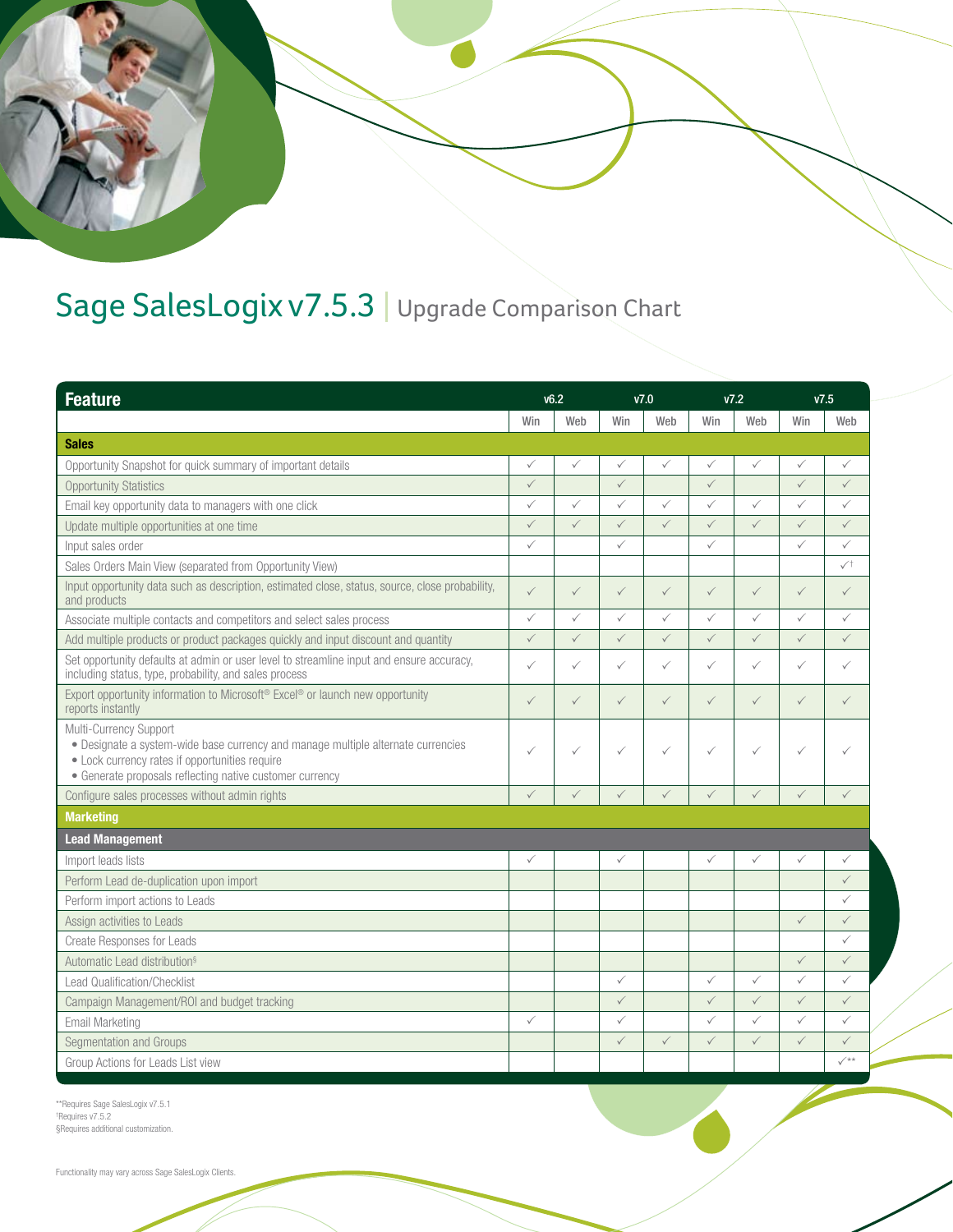| <b>Feature</b>                                                                                                                                                                                                        | v6.2         |              | V7.0         |              | V7.2         |              | V7.5                 |                           |
|-----------------------------------------------------------------------------------------------------------------------------------------------------------------------------------------------------------------------|--------------|--------------|--------------|--------------|--------------|--------------|----------------------|---------------------------|
|                                                                                                                                                                                                                       | Win          | Web          | Win          | Web          | Win          | Web          | Win                  | Web                       |
| <b>Customer Service and Support</b>                                                                                                                                                                                   |              |              |              |              |              |              |                      |                           |
| Automatically assign tickets to appropriate resource                                                                                                                                                                  | $\checkmark$ | $\checkmark$ | ✓            | $\checkmark$ | $\checkmark$ | $\checkmark$ | $\checkmark$         | ✓                         |
| Track ticket ID, contact info, type, status, urgency, assignment, date needed                                                                                                                                         | $\checkmark$ | $\checkmark$ | $\checkmark$ | $\checkmark$ | $\checkmark$ | $\checkmark$ | $\checkmark$         | $\checkmark$              |
| Create new service tickets from Account, Contact, and other locations                                                                                                                                                 | ✓            | $\checkmark$ | $\checkmark$ | $\checkmark$ | $\checkmark$ | $\checkmark$ | $\checkmark$         | ✓                         |
| Schedule phone calls, meetings, or to-dos to follow up on open issues                                                                                                                                                 | $\checkmark$ | $\checkmark$ | $\checkmark$ | $\checkmark$ | $\checkmark$ | $\checkmark$ | $\checkmark$         | $\checkmark$              |
| Send email with attachments and record correspondences and activity history                                                                                                                                           | ✓            | $\checkmark$ | ✓            | $\checkmark$ | $\checkmark$ | $\checkmark$ | $\checkmark$         | ✓                         |
| Submit issue descriptions and resolutions for archiving in the knowledge base                                                                                                                                         | $\checkmark$ | $\checkmark$ | $\checkmark$ | $\checkmark$ | $\checkmark$ | $\checkmark$ | $\checkmark$         | $\checkmark$              |
| Create ticket groups, lookups, and reports                                                                                                                                                                            | ✓            | $\checkmark$ | $\checkmark$ | $\checkmark$ | $\checkmark$ | $\checkmark$ | $\checkmark$         | $\checkmark$              |
| Track ownership and individual time spent on customer issues                                                                                                                                                          | $\checkmark$ | $\checkmark$ | $\checkmark$ | $\checkmark$ | $\checkmark$ | $\checkmark$ | $\checkmark$         | $\checkmark$              |
| Associate Asset to Ticket                                                                                                                                                                                             | ✓            | ✓            | ✓            | $\checkmark$ | $\checkmark$ | $\checkmark$ | $\checkmark$         | ✓                         |
| Add "Parts" to Ticket                                                                                                                                                                                                 |              |              | $\checkmark$ |              | $\checkmark$ |              | $\checkmark$         | ✓                         |
| Ticket Activities = "Labor"                                                                                                                                                                                           |              |              | ✓            |              | $\checkmark$ |              | $\checkmark$         | ✓                         |
| Associate Contract to Ticket                                                                                                                                                                                          |              |              | $\checkmark$ |              | $\checkmark$ |              | $\checkmark$         | $\checkmark$              |
| Service Contract Management                                                                                                                                                                                           | $\checkmark$ |              | ✓            |              | $\checkmark$ |              | $\checkmark$         | ✓                         |
| Create, edit, and manage Returns                                                                                                                                                                                      | $\checkmark$ |              | $\checkmark$ |              | $\checkmark$ |              | $\checkmark$         | $\checkmark$              |
| Create, edit, and manage Defects                                                                                                                                                                                      | $\checkmark$ |              | ✓            |              | $\checkmark$ |              | $\checkmark$         | ✓                         |
| Manage Assets (associated products) for Account, Ticket, and Ticket Activity Parts                                                                                                                                    | $\checkmark$ |              | $\checkmark$ |              | $\checkmark$ |              | $\checkmark$         | ✓                         |
| Punch in/punch out to track time spend on issues                                                                                                                                                                      | ✓            | $\checkmark$ | ✓            | $\checkmark$ | $\checkmark$ | $\checkmark$ | $\checkmark$         | ✓                         |
| SpeedSearch (locate resolutions to customer issues quickly)                                                                                                                                                           | $\checkmark$ | $\checkmark$ | $\checkmark$ | $\checkmark$ | $\checkmark$ | $\checkmark$ | $\checkmark$         | $\checkmark$              |
| Customer Self-Service Web Portal                                                                                                                                                                                      | $\checkmark$ | $\checkmark$ | $\checkmark$ | $\checkmark$ | $\checkmark$ | $\checkmark$ | $\checkmark$         | $\checkmark$              |
| <b>Usability</b>                                                                                                                                                                                                      |              |              |              |              |              |              |                      |                           |
| Remote/Disconnected Client                                                                                                                                                                                            | ✓            |              | ✓            |              | $\checkmark$ |              | $\checkmark$         | ✓                         |
| Share access to Groups (lists) between users easily and release changes                                                                                                                                               | $\checkmark$ | $\checkmark$ | $\checkmark$ | $\checkmark$ | $\checkmark$ | $\checkmark$ | $\checkmark$         | $\checkmark$              |
| Copy key contact information to notepad automatically for use in an email or document                                                                                                                                 | $\checkmark$ | $\checkmark$ | ✓            | $\checkmark$ | $\checkmark$ | $\checkmark$ | $\checkmark$         | $\checkmark$              |
| Global date/time support for Activities & Calendaring<br>• Automatically convert all dates and times to users' local time<br>• Access a time-zone calculator when scheduling meetings with other regions              | $\checkmark$ | $\checkmark$ | ✓            | $\checkmark$ | $\checkmark$ | $\checkmark$ | $\checkmark$         |                           |
| Expanded copy/move Contacts                                                                                                                                                                                           |              |              | ✓            | $\checkmark$ | $\checkmark$ | $\checkmark$ | $\checkmark$         | $\checkmark$              |
| Associate attachments to Activities                                                                                                                                                                                   |              |              |              |              |              |              | $\checkmark$         | $\checkmark$              |
| Ability to have multiple middle panes                                                                                                                                                                                 |              |              |              |              |              |              |                      | ✓                         |
| <b>Summary View of Lists</b>                                                                                                                                                                                          |              |              |              |              |              |              |                      |                           |
| Mashups capabilities and embedded timelines of events                                                                                                                                                                 |              |              |              |              |              |              | $\checkmark^{\star}$ | ✓                         |
| Welcome Page/Personal Workspaces                                                                                                                                                                                      |              |              |              |              |              | $\checkmark$ |                      | $\checkmark$              |
| User customizable dashboard widgets to personalize Welcome page tabs (group list, links,<br>and charting widgets)                                                                                                     |              |              |              |              |              |              |                      | $\checkmark$              |
| <b>Unsaved Data Notification</b>                                                                                                                                                                                      |              |              |              |              |              |              |                      | $\checkmark^{\star\star}$ |
| Visual indicators for attachments in Activities and Calendars                                                                                                                                                         |              |              |              |              |              |              |                      | $\checkmark$              |
| Mass actions in Activities                                                                                                                                                                                            |              |              |              |              |              |              |                      | $\sqrt{}$                 |
| Details Pane in Activities Workspace                                                                                                                                                                                  |              |              |              |              |              |              |                      | $\checkmark$              |
| Manage Tools drop-down menu                                                                                                                                                                                           | $\checkmark$ |              | $\checkmark$ |              | $\checkmark$ |              | $\checkmark$         | $\sqrt{ }$                |
| Desktop Integration (drag and drop attachments, drag and drop email from Microsoft Outlook®,<br>Send SLX and Record to History, mail merge, export to Excel, and drag and drop Library files<br>[Administrator only]) | $\checkmark$ |              | ✓            |              | $\checkmark$ |              | $\checkmark$         | $\sqrt{ }$                |
| Merge two duplicate Accounts or two duplicate Contacts into one record.                                                                                                                                               | $\checkmark$ |              | $\checkmark$ |              | $\checkmark$ |              | $\checkmark$         | $\sqrt{1}$                |

Functionality may vary across Sage SalesLogix Clients.

\*\*Requires Sage SalesLogix v7.5.1 † Requires v7.5.2 ‡ Requires v7.5.3

 **www.sagesaleslogix.com**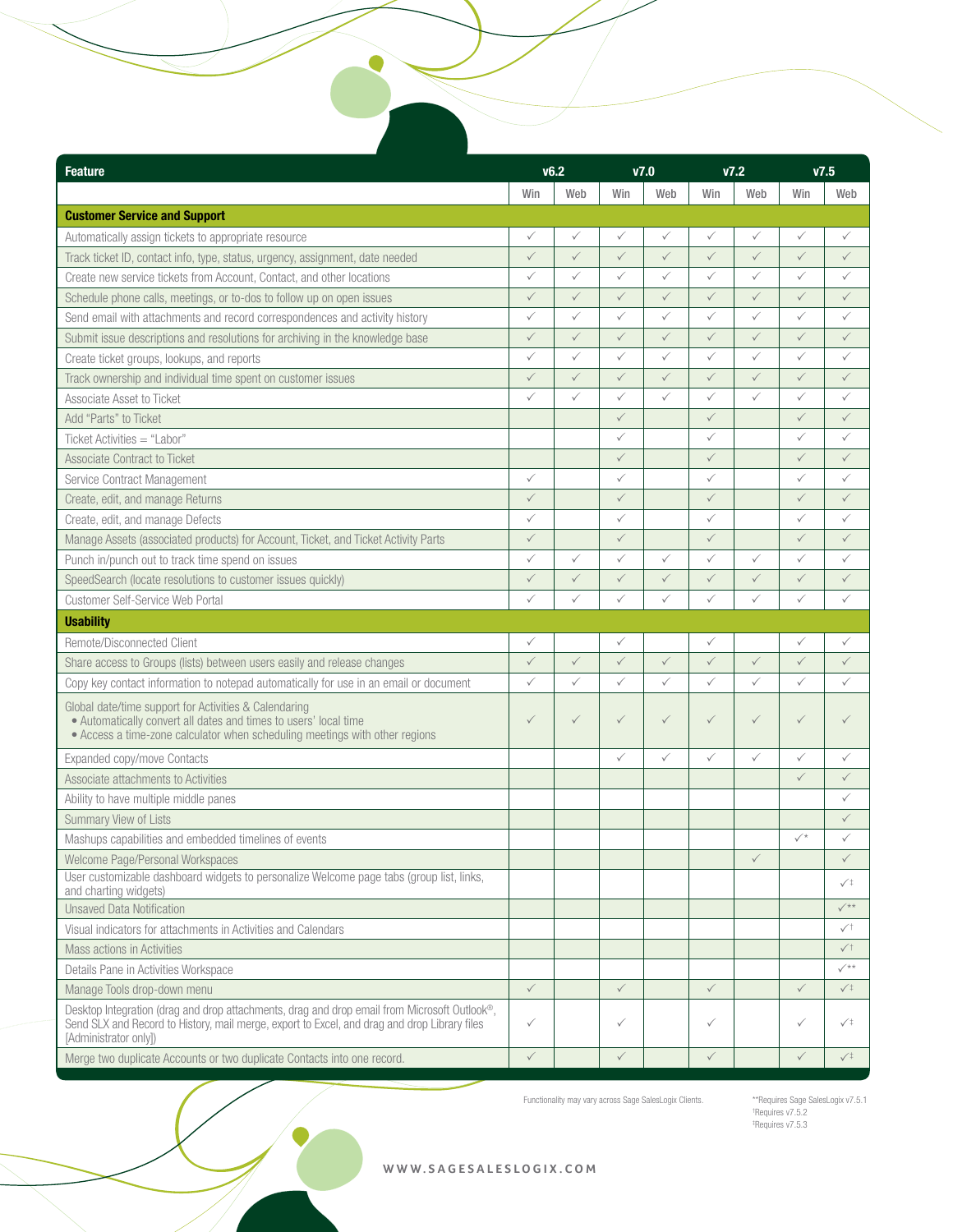| <b>Feature</b>                                                                                                                                                                   | V6.2         |              | V <sub>7.0</sub> |              | V7.2         |              |                 | V7.5                      |
|----------------------------------------------------------------------------------------------------------------------------------------------------------------------------------|--------------|--------------|------------------|--------------|--------------|--------------|-----------------|---------------------------|
|                                                                                                                                                                                  | Win          | Web          | Win              | Web          | Win          | Web          | Win             | Web                       |
| <b>Administrative</b>                                                                                                                                                            |              |              |                  |              |              |              |                 |                           |
| Express Installation for faster one-server implementations                                                                                                                       | ✓            | ✓            | ✓                | ✓            | $\checkmark$ | ✓            | $\checkmark$    | $\checkmark$              |
| Copy and paste licenses as a group from an email or text file                                                                                                                    | $\checkmark$ | $\checkmark$ | $\checkmark$     | $\checkmark$ | $\checkmark$ | $\checkmark$ | $\checkmark$    | $\checkmark$              |
| Import new users directly from Microsoft <sup>®</sup> Windows <sup>®</sup> (Active Directory not required)                                                                       | ✓            | $\checkmark$ | $\checkmark$     | $\checkmark$ | $\checkmark$ | $\checkmark$ | $\checkmark$    | $\checkmark$              |
| Secure HTTPs sync option                                                                                                                                                         |              |              | $\checkmark$     | $\checkmark$ | $\checkmark$ | $\checkmark$ | $\checkmark$    | $\checkmark$              |
| One-click remote database install for Web                                                                                                                                        |              |              |                  |              |              |              | $\checkmark$    | $\checkmark$              |
| One-click remote database install for Windows                                                                                                                                    |              |              | $\checkmark$     | $\checkmark$ | $\checkmark$ | $\checkmark$ | $\checkmark$    | $\checkmark$              |
| Customizable Integrity Checker                                                                                                                                                   |              |              | $\checkmark$     | ✓            | $\checkmark$ | $\checkmark$ | $\checkmark$    | $\checkmark$              |
| Process Orchestration                                                                                                                                                            |              |              |                  |              |              |              |                 |                           |
| • Create a process for any entity (not just Opportunities and Contacts)<br>• Create single step or sophisticated multi-step/stage processes Field Level Security                 |              |              |                  |              |              |              | $\checkmark$    | $\checkmark$              |
| <b>Field Level Security</b>                                                                                                                                                      | ✓            |              | ✓                |              | $\checkmark$ |              | $\checkmark$    | $\checkmark$              |
| <b>Lotus Notes Compatibility</b>                                                                                                                                                 | $\checkmark$ |              | $\checkmark$     |              | $\checkmark$ |              | $\checkmark$ ** | $\sqrt{**}$               |
| Firefox Compatibility                                                                                                                                                            |              |              |                  |              |              |              |                 | $\checkmark$              |
| Web Administrator Tool                                                                                                                                                           |              |              |                  |              |              |              |                 | $\sqrt{1}$                |
| <b>Customization</b>                                                                                                                                                             |              |              |                  |              |              |              |                 |                           |
| Create main views with full features of the standard views, including tabs and Groups,<br>to extend Sage SalesLogix functionality beyond Accounts/Contacts/Opportunities/Tickets | $\checkmark$ | $\checkmark$ | ✓                | $\checkmark$ | $\checkmark$ | $\checkmark$ | $\checkmark$    | ✓                         |
| Display non-modal forms or dialog boxes in a main view "container"                                                                                                               | $\checkmark$ | $\checkmark$ | $\checkmark$     | $\checkmark$ | $\checkmark$ | $\checkmark$ | $\checkmark$    | $\checkmark$              |
| Configure Sales Processes stages, steps, and actions in Application Architect and bundle<br>for release                                                                          |              |              |                  |              |              | ✓            | $\checkmark$    | ✓                         |
| Utilize simplified setup and maintenance of Area/Category/Issue picklists                                                                                                        |              |              | $\checkmark$     | $\checkmark$ | $\checkmark$ | $\checkmark$ | $\checkmark$    | $\checkmark$              |
| Customize Activities main detail view                                                                                                                                            |              |              | ✓                | ✓            | $\checkmark$ | $\checkmark$ | $\checkmark$    | $\checkmark$              |
| Customize Report Manager                                                                                                                                                         |              |              | $\checkmark$     | $\checkmark$ | $\checkmark$ | $\checkmark$ | $\checkmark$    | $\checkmark$              |
| Add custom fields to base Sage SalesLogix tables                                                                                                                                 |              |              | ✓                | ✓            | $\checkmark$ | ✓            | $\checkmark$    | $\checkmark$              |
| Enable non-Sage SalesLogix tables and views for use in Sage SalesLogix customizations                                                                                            |              |              | $\checkmark$     | ✓            | $\checkmark$ | $\checkmark$ | $\checkmark$    | $\checkmark$              |
| Sage SalesLogix Profiler utility                                                                                                                                                 |              |              | ✓                | ✓            | $\checkmark$ | ✓            | $\checkmark$    | $\checkmark$              |
| Sage SalesLogix Security API for custom security                                                                                                                                 |              |              | $\checkmark$     | $\checkmark$ | $\checkmark$ | $\checkmark$ | $\checkmark$    | $\checkmark$              |
| .NET extensions for Windows Client                                                                                                                                               |              |              | ✓                | $\checkmark$ | $\checkmark$ | $\checkmark$ | $\checkmark$    | ✓                         |
| Standards-based architecture including ASP.NET, AJAX, and CAB for easy integration<br>and expansion                                                                              |              |              |                  |              |              | $\checkmark$ |                 | ✓                         |
| Code editor for advanced customizations or leverage .NET tools                                                                                                                   |              |              |                  |              | $\checkmark$ | $\checkmark$ | $\checkmark$    | ✓                         |
| One-click deployment for Web and mobile customizations                                                                                                                           |              |              |                  |              |              | $\checkmark$ |                 | $\checkmark$              |
| Bundle and share customizations (Windows)                                                                                                                                        | $\checkmark$ | $\checkmark$ | $\checkmark$     | $\checkmark$ | ✓            | ✓            | ✓               |                           |
| Bundle and share customizations (Web)                                                                                                                                            |              |              |                  |              | $\checkmark$ | $\checkmark$ | $\checkmark$    | $\checkmark$              |
| Ability to expose Sage SalesLogix entities to RESTful-based Web Services                                                                                                         |              |              |                  |              |              |              | $\checkmark^*$  | ✓                         |
| Charting, sparklines, and image controls                                                                                                                                         |              |              |                  |              |              |              | $\checkmark$    | $\checkmark$              |
| Launch model entity wizards from Application Toolbar                                                                                                                             |              |              |                  |              |              |              |                 | ✓                         |
| View which entities have been customized from the project tree view                                                                                                              |              |              |                  |              |              |              |                 | $\checkmark$              |
| Dockable data sources view                                                                                                                                                       |              |              |                  |              |              |              |                 | ✓                         |
| Access to form control settings from new code snippet action                                                                                                                     |              |              |                  |              |              |              |                 | $\checkmark$              |
| Portal Creation Wizard                                                                                                                                                           |              |              |                  |              |              |              |                 | ✓                         |
| Lookup Control Setup Wizard                                                                                                                                                      |              |              |                  |              |              |              |                 | $\sqrt{**}$               |
| Panel Control                                                                                                                                                                    |              |              |                  |              |              |              |                 | $\checkmark^{\star\star}$ |
| MultiTab Control                                                                                                                                                                 |              |              |                  |              |              |              |                 | $\sqrt{**}$               |
| Mashup Data Source Control                                                                                                                                                       |              |              |                  |              |              |              |                 | $\checkmark$              |
| Picklists in Properties                                                                                                                                                          |              |              |                  |              |              |              |                 | $\checkmark$              |
| Enhanced Developer Experience (API Reference Guide, best practices document, and<br>new Developer Community)                                                                     |              |              |                  |              |              |              | $\checkmark$    | $\checkmark$              |

Functionality may vary across Sage SalesLogix Clients.